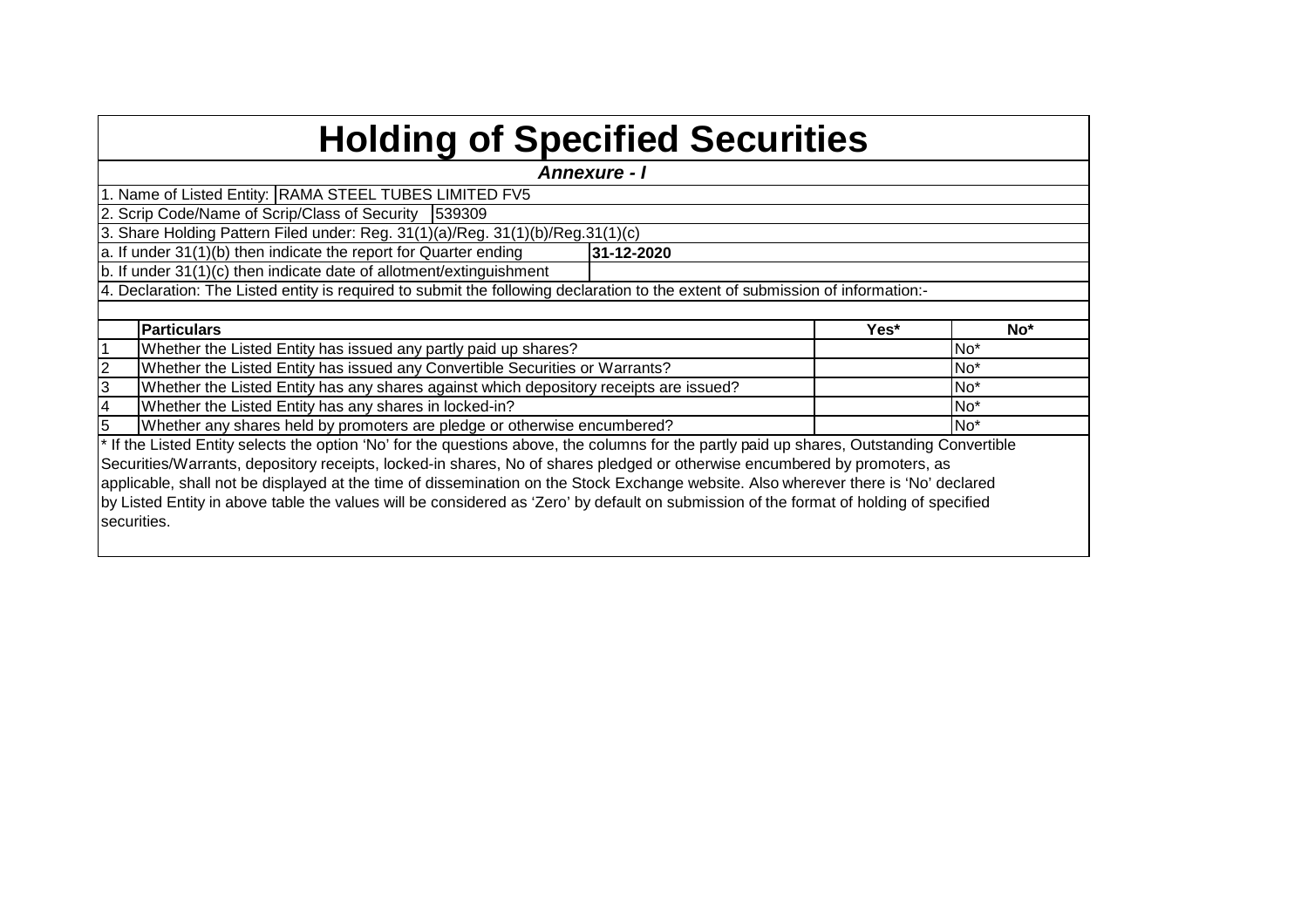|                     |                                                |                                             |                                                                      |                                                                              |                                                                  | Table I - SUMMARY STATEMENT HOLDING OF SPECIFIED SECURITIES |                                                                                                                                                              |                                  |                                                                |                                                                                                |                                             |                                                                                                                       |                                                                                                                                                                                                  |                      |                                                                                              |            |                                                                                                                                     |                                                                                        |
|---------------------|------------------------------------------------|---------------------------------------------|----------------------------------------------------------------------|------------------------------------------------------------------------------|------------------------------------------------------------------|-------------------------------------------------------------|--------------------------------------------------------------------------------------------------------------------------------------------------------------|----------------------------------|----------------------------------------------------------------|------------------------------------------------------------------------------------------------|---------------------------------------------|-----------------------------------------------------------------------------------------------------------------------|--------------------------------------------------------------------------------------------------------------------------------------------------------------------------------------------------|----------------------|----------------------------------------------------------------------------------------------|------------|-------------------------------------------------------------------------------------------------------------------------------------|----------------------------------------------------------------------------------------|
| Cate<br>gory<br>(1) | Category of<br>shareholder<br>(II)             | No.s of<br><b>Share</b><br>holders<br>(III) | No. of<br>fully<br>paid up<br>equity<br><b>Share</b><br>held<br>(IV) | No.s of<br><b>Partly</b><br>paid-up<br>equity<br><b>Share</b><br>held<br>(V) | No. of<br>shares<br>underlying<br>Depository<br>Receipts<br>(VI) | Total nos.<br>shares<br>held<br>$(VII)=$<br>$(IV)+(V)+(VI)$ | <b>Shareholdin</b><br>a<br>as a % of<br>total<br>no. of<br>shares<br><i>(calculated</i><br>as per<br><b>SCRR, 1957)</b><br>(VIII)<br>As a % of<br>$(A+B+C2)$ | Class<br><b>Equity</b>           | <b>No of Voting</b><br><b>Rights</b><br>Class<br><b>Others</b> | <b>Number of Votting Rights</b><br>held in each class of<br>securities<br>(IX)<br><b>Total</b> | <b>Total</b><br>as a<br>$%$ of<br>$(A+B+C)$ | No. of<br><b>Shares</b><br><b>Underlyin</b><br>Outstatin<br>convertibl<br>е<br>(including<br><b>Warrants</b> )<br>(X) | <b>Shareholding</b><br>as a %<br>assuming<br>full<br>conversion<br>οf<br>convertible<br>securities securities (as<br>a %<br>of diluted<br>share<br>capital)<br>$(XI) = (VII) + (X)$<br>As a % of | No.<br>(a)           | <b>Number of</b><br>Locked in<br>shares<br>(XII)<br>As a % of<br>total<br>shares held<br>(b) | No.<br>(a) | <b>Number of</b><br><b>Shares</b><br>pledged or<br>otherwise<br>encumbered<br>(XIII)<br>As a % of<br>total<br>shares<br>held<br>(b) | <b>Number of</b><br>equity<br>shares held<br>in<br>dematerializ<br>ed<br>form<br>(XIV) |
| (A)                 | <b>Promoter &amp; Promoter Group</b><br>Public | 6<br>3546                                   | 10468133<br>6325867                                                  | $\Omega$<br>$\Omega$                                                         | $\Omega$                                                         | 10468133<br>6325867                                         | 62.3326<br>37.6674                                                                                                                                           | 10468133<br>6325867              | $\Omega$<br>$\Omega$                                           | 10468133<br>6325867                                                                            | 62.3326<br>37.6674                          | $\Omega$<br>$\overline{0}$                                                                                            | $(A+B+C2)$<br>62.3326<br>37.6674                                                                                                                                                                 | $\Omega$<br>$\Omega$ | 0.0000<br>0.0000                                                                             | $\Omega$   | 0.0000<br>$\Omega$                                                                                                                  | 10468133<br>6286866                                                                    |
| $\frac{(B)}{(C)}$   | Non Promoter-Non Public                        |                                             | $\Omega$                                                             | $\Omega$                                                                     |                                                                  | $\Omega$                                                    |                                                                                                                                                              | $\mathbf 0$<br>$\Omega$          |                                                                |                                                                                                | 0.0000                                      | $\Omega$                                                                                                              | 0.0000                                                                                                                                                                                           |                      | 0.0000                                                                                       | <b>NA</b>  | <b>NA</b>                                                                                                                           | $\mathbf{0}$                                                                           |
| (C1)                | <b>Shares underlying DRs</b>                   |                                             | $\Omega$                                                             | $\mathbf 0$                                                                  |                                                                  | 0                                                           | <b>NA</b>                                                                                                                                                    | $\mathbf 0$<br>$\Omega$          |                                                                |                                                                                                | 0.0000                                      | $\mathbf 0$                                                                                                           | 0.0000                                                                                                                                                                                           |                      | 0.0000                                                                                       | <b>NA</b>  | <b>NA</b>                                                                                                                           | $\mathbf{0}$                                                                           |
| (C2)                | Shares held by Employee Trusts                 |                                             | $\Omega$                                                             | 0                                                                            |                                                                  | $\Omega$                                                    |                                                                                                                                                              | $\Omega$<br>$\Omega$<br>$\Omega$ |                                                                |                                                                                                | 0.0000                                      | $\Omega$                                                                                                              | 0.0000                                                                                                                                                                                           |                      | 0.0000                                                                                       | <b>NA</b>  | <b>NA</b>                                                                                                                           | $\overline{0}$                                                                         |
|                     | Total                                          | 3552                                        | 16794000                                                             | $\Omega$                                                                     | $\mathbf 0$                                                      | 16794000                                                    |                                                                                                                                                              | 16794000                         | 0                                                              | 16794000                                                                                       | 100.0000                                    | $\overline{0}$                                                                                                        | 100.0000                                                                                                                                                                                         |                      | 0.0000                                                                                       |            |                                                                                                                                     | 16754999                                                                               |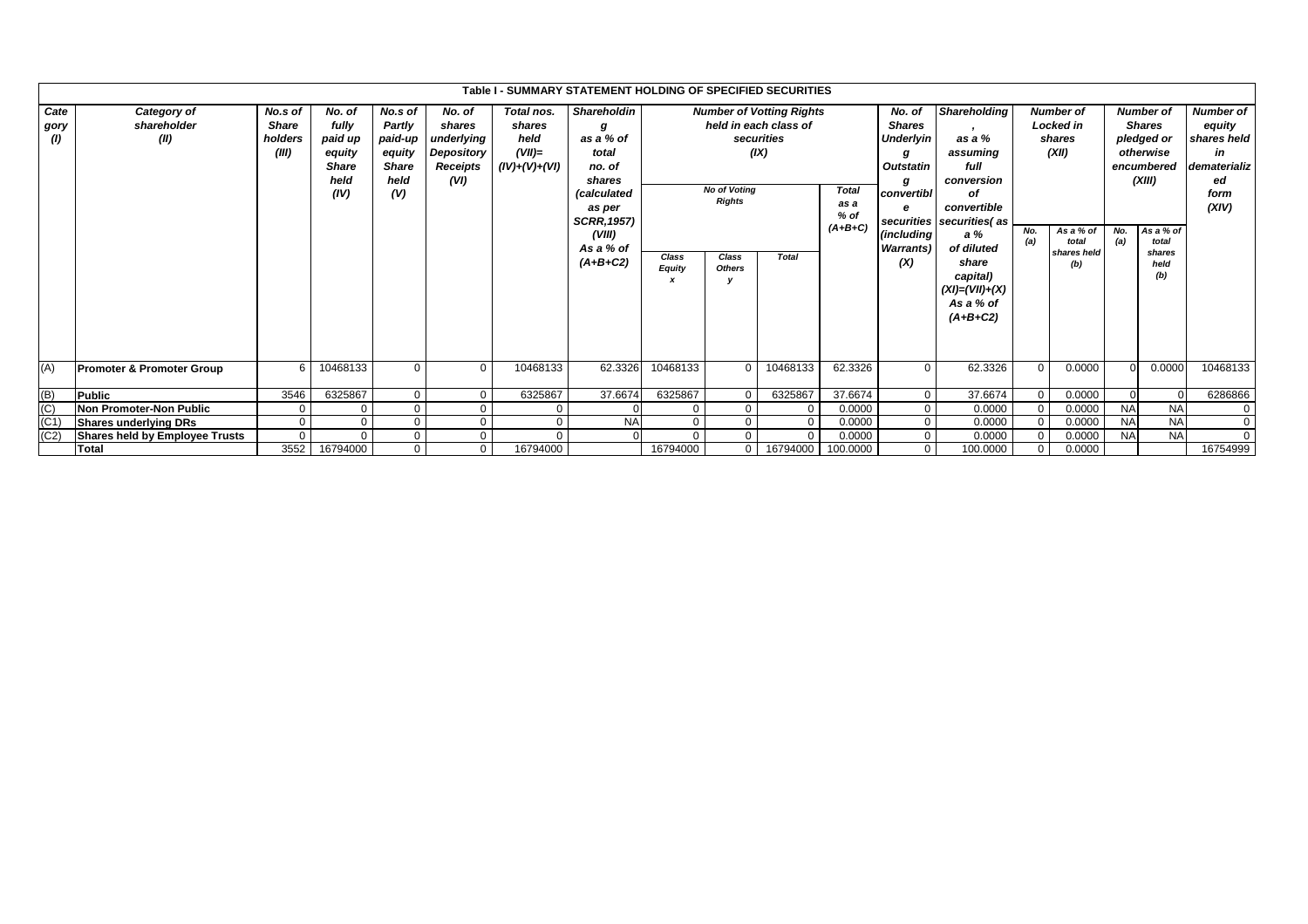|       |                                                                                                                                                                                                                                    |             |                                    |                                                                      |                                                            |                                                                         |                                                             | Table II - STATEMENT SHOWING SHAREHOLDING PATTERN OF THE PROMOTER AND PROMOTER GROUP             |                        |                                                                                     |                                |                                           |                                                                                                                                         |                                                                                                                                                       |                                                                |                             |                                                                                   |                             |                                                                                        |
|-------|------------------------------------------------------------------------------------------------------------------------------------------------------------------------------------------------------------------------------------|-------------|------------------------------------|----------------------------------------------------------------------|------------------------------------------------------------|-------------------------------------------------------------------------|-------------------------------------------------------------|--------------------------------------------------------------------------------------------------|------------------------|-------------------------------------------------------------------------------------|--------------------------------|-------------------------------------------|-----------------------------------------------------------------------------------------------------------------------------------------|-------------------------------------------------------------------------------------------------------------------------------------------------------|----------------------------------------------------------------|-----------------------------|-----------------------------------------------------------------------------------|-----------------------------|----------------------------------------------------------------------------------------|
|       | Category & Name of the<br>shareholders<br>(1)                                                                                                                                                                                      | PAN<br>(II) | No of<br>Share<br>holders<br>(III) | No of<br>fully<br>paid up<br>equity<br><b>Shares</b><br>held<br>(IV) | Partly<br>paid-up<br>equity<br><b>Share</b><br>held<br>(V) | No. of<br>shares<br>underlying<br>Depository<br><b>Receipts</b><br>(VI) | Total nos.<br>shares<br>held<br>$(VII)=$<br>$(IV)+(V)+(VI)$ | Shareholding<br>% calculated<br>as per<br><b>SCRR, 1957</b><br>As a % of<br>$(A+B+C2)$<br>(VIII) |                        | held in each class of<br>securities<br>(IX)<br><b>No of Voting</b><br><b>Rights</b> | <b>Number of Voting Rights</b> | <b>Total</b><br>as a<br>% of<br>$(A+B+C)$ | No. of<br><b>Shares</b><br><b>Underlying</b><br><b>Outstating</b><br>convertible<br>securities<br>(including<br><b>Warrants)</b><br>(X) | Shareholding,<br>as a % assuming<br>full conversion<br>of convertible<br>securities(as a<br>%<br>of diluted share<br>capital)<br>$(XI) = (VII) + (X)$ | <b>Number of</b><br><b>Locked in</b><br>shares<br>(XII)<br>No. | As a % of                   | <b>Number</b> of<br><b>Shares</b><br>pledged or<br>otherwise<br>encumbered<br>No. | (XIII)<br>As a % of         | <b>Number of</b><br>equity<br>shares held<br>in<br>dematerialize<br>d<br>form<br>(XIV) |
|       |                                                                                                                                                                                                                                    |             |                                    |                                                                      |                                                            |                                                                         |                                                             |                                                                                                  | Class<br><b>Equity</b> | Class<br><b>Others</b>                                                              | <b>Total</b>                   |                                           |                                                                                                                                         | As a % of<br>$(A+B+C2)$                                                                                                                               | (a)                                                            | total<br>shares held<br>(b) | (a)                                                                               | total<br>shares held<br>(b) |                                                                                        |
|       | 1 Indian                                                                                                                                                                                                                           |             |                                    |                                                                      |                                                            |                                                                         |                                                             |                                                                                                  |                        |                                                                                     |                                |                                           |                                                                                                                                         |                                                                                                                                                       |                                                                |                             |                                                                                   |                             |                                                                                        |
|       | (a) Individuals/Hindu undivided Family                                                                                                                                                                                             |             |                                    |                                                                      |                                                            |                                                                         |                                                             |                                                                                                  |                        |                                                                                     |                                |                                           |                                                                                                                                         |                                                                                                                                                       |                                                                |                             |                                                                                   |                             |                                                                                        |
|       | NARESH KUMAR BANSAL                                                                                                                                                                                                                | AADPB6899B  |                                    | 6389848                                                              |                                                            |                                                                         | 638984                                                      | 38.0484                                                                                          | 6389848                |                                                                                     | 6389848                        | 38.0484                                   |                                                                                                                                         | 38.0484                                                                                                                                               |                                                                | 0.0000                      |                                                                                   | 0.0000                      | 6389848                                                                                |
|       | <b>KUMUD BANSAL</b>                                                                                                                                                                                                                | AAGPB0080K  |                                    | 692000                                                               |                                                            |                                                                         | 692000                                                      | 4.1205                                                                                           | 692000                 |                                                                                     | 692000                         | 4.1205                                    |                                                                                                                                         | 4.1205                                                                                                                                                |                                                                | 0.0000                      |                                                                                   | 0.0000                      | 692000                                                                                 |
|       | <b>RICHI BANSAL</b>                                                                                                                                                                                                                | ADWPB0496N  |                                    | 146928                                                               |                                                            |                                                                         | 146928                                                      | 8.7489                                                                                           | 1469287                |                                                                                     | 146928                         | 8.7489                                    |                                                                                                                                         | 8.7489                                                                                                                                                |                                                                | 0.000C                      |                                                                                   | 0.0000                      | 1469287                                                                                |
|       | <b>KRATI BANSAL</b>                                                                                                                                                                                                                | AIDPB1784B  |                                    | 450000                                                               |                                                            |                                                                         | 45000                                                       | 2.6795                                                                                           | 450000                 |                                                                                     | 450000                         | 2.6795                                    |                                                                                                                                         | 2.6795                                                                                                                                                |                                                                | 0.000C                      |                                                                                   | 0.0000                      | 450000                                                                                 |
|       | NIKHIL NARESH BANSAL                                                                                                                                                                                                               | AIDPB9163C  |                                    | 135599                                                               |                                                            |                                                                         | 1355998                                                     | 8.0743                                                                                           | 1355998                |                                                                                     | 1355998                        | 8.0743                                    |                                                                                                                                         | 8.0743                                                                                                                                                |                                                                | 0.0000                      |                                                                                   | 0.0000                      | 1355998                                                                                |
|       | <b>KANIKA BANSAL</b>                                                                                                                                                                                                               | BSHPB7937B  |                                    | 111000                                                               |                                                            |                                                                         | 11100                                                       | 0.6610                                                                                           | 111000                 |                                                                                     | 11100                          | 0.6610                                    |                                                                                                                                         | 0.6610                                                                                                                                                |                                                                | 0.0000                      |                                                                                   | 0.0000                      | 111000                                                                                 |
|       | Total                                                                                                                                                                                                                              |             | 6                                  | 10468133                                                             |                                                            |                                                                         | 10468133                                                    | 62.3326                                                                                          | 10468133               |                                                                                     | 10468133                       | 62.3326                                   | n١                                                                                                                                      | 62.3326                                                                                                                                               |                                                                | 0.0000                      | 0                                                                                 | 0.0000                      | 10468133                                                                               |
|       | (b) Central Government/State Government(s)                                                                                                                                                                                         |             |                                    |                                                                      |                                                            |                                                                         |                                                             |                                                                                                  |                        |                                                                                     |                                |                                           |                                                                                                                                         |                                                                                                                                                       |                                                                |                             |                                                                                   |                             |                                                                                        |
|       |                                                                                                                                                                                                                                    |             | $\overline{0}$                     |                                                                      | $\Omega$                                                   | $\Omega$                                                                | $\Omega$                                                    | 0.0000                                                                                           | $\overline{0}$         | $\Omega$                                                                            | $\Omega$                       | 0.0000                                    | $\Omega$                                                                                                                                | 0.0000                                                                                                                                                |                                                                | 0.0000                      | $\Omega$                                                                          | 0.0000                      |                                                                                        |
|       | Total                                                                                                                                                                                                                              |             | $\Omega$                           |                                                                      |                                                            |                                                                         |                                                             | 0.0000                                                                                           |                        |                                                                                     | $\Omega$                       | 0.0000                                    | o١                                                                                                                                      | 0.0000                                                                                                                                                |                                                                | 0.0000                      |                                                                                   | 0.0000                      |                                                                                        |
|       | (c) Financial Institutions/Banks                                                                                                                                                                                                   |             |                                    |                                                                      |                                                            |                                                                         |                                                             |                                                                                                  |                        |                                                                                     |                                |                                           |                                                                                                                                         |                                                                                                                                                       |                                                                |                             |                                                                                   |                             |                                                                                        |
|       |                                                                                                                                                                                                                                    |             | $\mathbf 0$                        |                                                                      |                                                            |                                                                         |                                                             | 0.0000                                                                                           | $\Omega$               |                                                                                     |                                | 0.0000                                    |                                                                                                                                         | 0.0000                                                                                                                                                |                                                                | 0.0000                      |                                                                                   | 0.0000                      |                                                                                        |
|       | Total                                                                                                                                                                                                                              |             | ol                                 |                                                                      | $\Omega$                                                   | $\mathbf{r}$                                                            |                                                             | 0.0000                                                                                           | $\Omega$               |                                                                                     | ŋ                              | 0.0000                                    | 0                                                                                                                                       | 0.0000                                                                                                                                                | $\Omega$                                                       | 0.0000                      | 0                                                                                 | 0.0000                      |                                                                                        |
|       | Sub-Total (A)(1)                                                                                                                                                                                                                   |             | 6                                  | 10468133                                                             |                                                            |                                                                         | 10468133                                                    | 62.3326                                                                                          | 10468133               |                                                                                     | 10468133                       | 62.3326                                   | ٥I                                                                                                                                      | 62.3326                                                                                                                                               |                                                                | 0.0000                      |                                                                                   | 0.0000                      | 10468133                                                                               |
|       | 2 Foreign                                                                                                                                                                                                                          |             |                                    |                                                                      |                                                            |                                                                         |                                                             |                                                                                                  |                        |                                                                                     |                                |                                           |                                                                                                                                         |                                                                                                                                                       |                                                                |                             |                                                                                   |                             |                                                                                        |
|       | (a) Individuals (Non-Resident Individuals/Foreign Individuals)                                                                                                                                                                     |             |                                    |                                                                      |                                                            |                                                                         |                                                             |                                                                                                  |                        |                                                                                     |                                |                                           |                                                                                                                                         |                                                                                                                                                       |                                                                |                             |                                                                                   |                             |                                                                                        |
|       |                                                                                                                                                                                                                                    |             | $\circ$                            |                                                                      |                                                            |                                                                         |                                                             | 0.0000                                                                                           | $\Omega$               |                                                                                     | $\Omega$                       | 0.0000                                    |                                                                                                                                         | 0.0000                                                                                                                                                |                                                                | 0.0000                      |                                                                                   | 0.0000                      |                                                                                        |
|       | Total                                                                                                                                                                                                                              |             | $\Omega$                           |                                                                      |                                                            |                                                                         |                                                             | 0.0000                                                                                           | $\Omega$               |                                                                                     | $\Omega$                       | 0.0000                                    | n١                                                                                                                                      | 0.0000                                                                                                                                                |                                                                | 0.0000                      | ΩI                                                                                | 0.0000                      | $\Omega$                                                                               |
|       | (b) Government                                                                                                                                                                                                                     |             | $\circ$                            |                                                                      | $\Omega$                                                   | $\Omega$                                                                |                                                             | 0.0000                                                                                           | $\Omega$               |                                                                                     | $\Omega$                       | 0.0000                                    | $\Omega$                                                                                                                                | 0.0000                                                                                                                                                |                                                                | 0.0000                      | $\Omega$                                                                          | 0.0000                      |                                                                                        |
|       | Total                                                                                                                                                                                                                              |             | $\mathbf{0}$                       |                                                                      |                                                            |                                                                         | O                                                           | 0.0000                                                                                           |                        |                                                                                     | O                              | 0.0000                                    | οl                                                                                                                                      | 0.0000                                                                                                                                                |                                                                | 0.0000                      | $\mathbf{0}$                                                                      | 0.0000                      |                                                                                        |
|       | (c) Institutions                                                                                                                                                                                                                   |             |                                    |                                                                      |                                                            |                                                                         |                                                             |                                                                                                  |                        |                                                                                     |                                |                                           |                                                                                                                                         |                                                                                                                                                       |                                                                |                             |                                                                                   |                             |                                                                                        |
|       |                                                                                                                                                                                                                                    |             | $\mathbf 0$                        |                                                                      |                                                            |                                                                         |                                                             | 0.0000                                                                                           | $\Omega$               |                                                                                     | $\Omega$                       | 0.0000                                    | $\Omega$                                                                                                                                | 0.0000                                                                                                                                                |                                                                | 0.0000                      |                                                                                   | 0.0000                      |                                                                                        |
|       | Total                                                                                                                                                                                                                              |             | $\mathbf{0}$                       |                                                                      |                                                            |                                                                         |                                                             | 0.0000                                                                                           |                        |                                                                                     |                                | 0.0000                                    | o١                                                                                                                                      | 0.0000                                                                                                                                                |                                                                | 0.0000                      |                                                                                   | 0.0000                      |                                                                                        |
|       | (d) Foreign Portfolio Investor                                                                                                                                                                                                     |             |                                    |                                                                      |                                                            |                                                                         |                                                             |                                                                                                  |                        |                                                                                     |                                |                                           |                                                                                                                                         |                                                                                                                                                       |                                                                |                             |                                                                                   |                             |                                                                                        |
|       |                                                                                                                                                                                                                                    |             |                                    |                                                                      |                                                            |                                                                         |                                                             | 0.0000                                                                                           |                        |                                                                                     |                                | 0.0000                                    |                                                                                                                                         | 0.0000                                                                                                                                                |                                                                | 0.000C                      |                                                                                   | 0.0000                      |                                                                                        |
|       | Total                                                                                                                                                                                                                              |             | 0                                  |                                                                      | $\Omega$                                                   | $\mathbf{0}$                                                            |                                                             | 0.0000                                                                                           | $\mathbf{0}$           | $\mathbf{0}$                                                                        | ŋ                              | 0.0000                                    | $\mathbf{0}$                                                                                                                            | 0.0000                                                                                                                                                |                                                                | 0.0000                      | 0                                                                                 | 0.0000                      | Û                                                                                      |
|       | Sub-Total (A)(2)                                                                                                                                                                                                                   |             | $\mathbf{a}$                       |                                                                      |                                                            |                                                                         |                                                             | 0.0000                                                                                           |                        |                                                                                     |                                | 0.0000                                    |                                                                                                                                         | 0.0000                                                                                                                                                |                                                                | 0.0000                      |                                                                                   | 0.0000                      |                                                                                        |
|       | <b>Total Shareholding of Promoter</b>                                                                                                                                                                                              |             |                                    | 10468133                                                             |                                                            |                                                                         | 10468133                                                    | 62.3326                                                                                          | 10468133               |                                                                                     | 10468133                       | 62.3326                                   |                                                                                                                                         | 62.3326                                                                                                                                               |                                                                | 0.0000                      |                                                                                   | 0.0000                      | 10468133                                                                               |
|       | and Promoter Group (A) =<br>$(A)(1)+(A)(2)$                                                                                                                                                                                        |             |                                    |                                                                      |                                                            |                                                                         |                                                             |                                                                                                  |                        |                                                                                     |                                |                                           |                                                                                                                                         |                                                                                                                                                       |                                                                |                             |                                                                                   |                             |                                                                                        |
|       | Details of Shares which remain unclaimed may be given hear along with details such as number of shareholders, outstanding shares held in demat/unclaimed suspense account, voting rights which are frozen etc.                     |             |                                    |                                                                      |                                                            |                                                                         |                                                             |                                                                                                  |                        |                                                                                     |                                |                                           |                                                                                                                                         |                                                                                                                                                       |                                                                |                             |                                                                                   |                             |                                                                                        |
| Note: |                                                                                                                                                                                                                                    |             |                                    |                                                                      |                                                            |                                                                         |                                                             |                                                                                                  |                        |                                                                                     |                                |                                           |                                                                                                                                         |                                                                                                                                                       |                                                                |                             |                                                                                   |                             |                                                                                        |
|       | (1) PAN would not be displayed on website of Stock Exchange(s).<br>(2) The term "Encumbrance" has the same meaning as assigned under regulation 28(3) of SEBI (Substantial Acquisition of Shares and Takeovers) Regulations, 2011. |             |                                    |                                                                      |                                                            |                                                                         |                                                             |                                                                                                  |                        |                                                                                     |                                |                                           |                                                                                                                                         |                                                                                                                                                       |                                                                |                             |                                                                                   |                             |                                                                                        |
|       |                                                                                                                                                                                                                                    |             |                                    |                                                                      |                                                            |                                                                         |                                                             |                                                                                                  |                        |                                                                                     |                                |                                           |                                                                                                                                         |                                                                                                                                                       |                                                                |                             |                                                                                   |                             |                                                                                        |
|       |                                                                                                                                                                                                                                    |             |                                    |                                                                      |                                                            |                                                                         |                                                             |                                                                                                  |                        |                                                                                     |                                |                                           |                                                                                                                                         |                                                                                                                                                       |                                                                |                             |                                                                                   |                             |                                                                                        |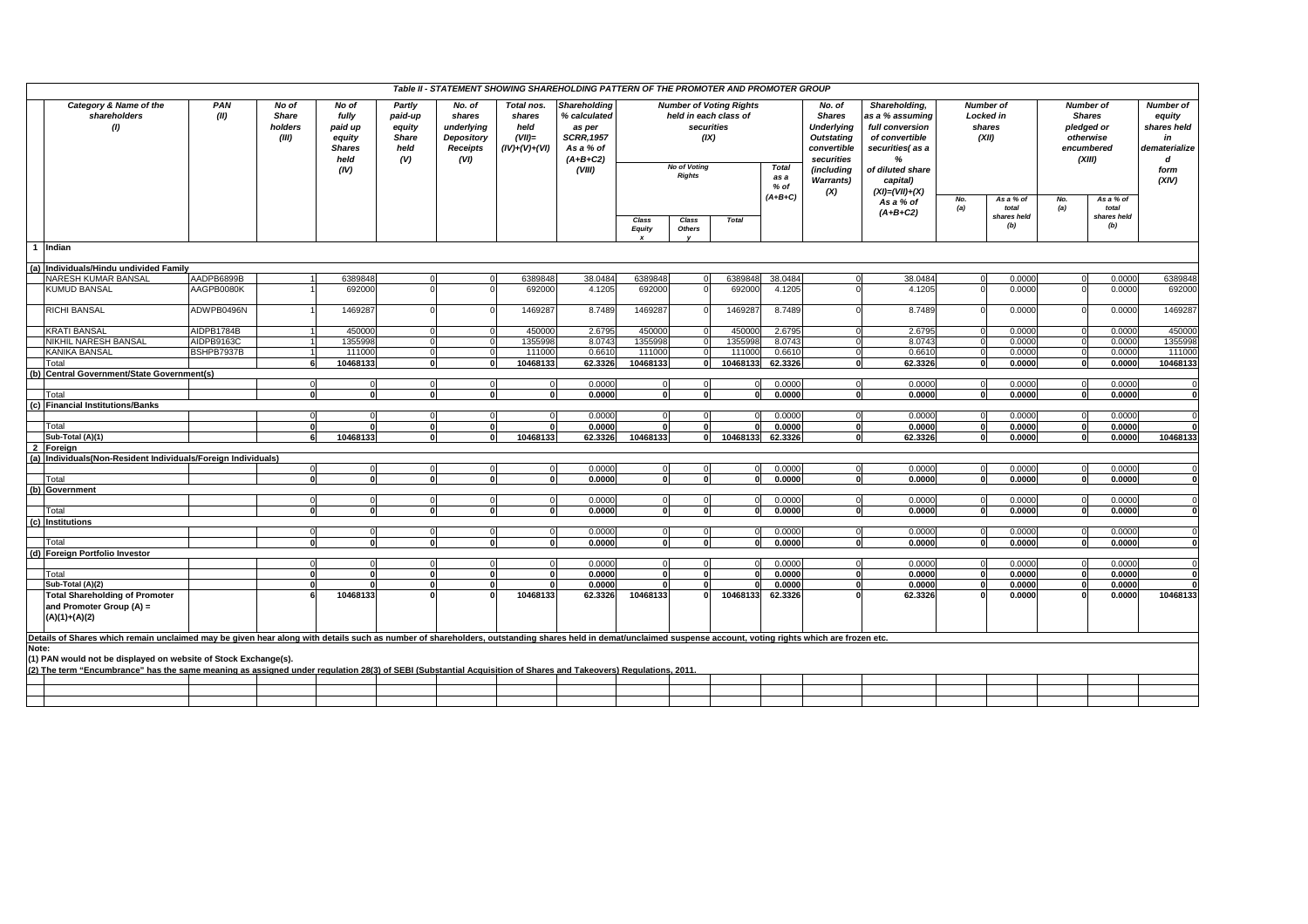|                | Table III - STATEMENT SHOWING SHAREHOLDING PATTERN OF THE PUBLIC SHAREHOLDER<br>Category & Name of the<br><b>Total</b><br>No.s of<br>No. of<br>Partly<br>No.s of<br>Total nos.<br><b>Number of Voting Rights</b><br>No. of<br><b>Number of</b><br><b>Number of</b><br>Number of<br><b>Shareholding</b><br>shareholders<br><b>Share</b><br>fully<br>paid-up<br>shares<br>% calculated<br>held in each class of<br><b>Shares</b><br>Shareholdi<br><b>Locked</b> in<br><b>Shares</b><br>shares<br>equity |                  |                                                   |                                       |                                                     |                                           |                                                                   |                                            |                                      |                    |                                                |                                                                                                           |                                                                                                                  |              |                              |                                                 |                                                |                                                             |
|----------------|-------------------------------------------------------------------------------------------------------------------------------------------------------------------------------------------------------------------------------------------------------------------------------------------------------------------------------------------------------------------------------------------------------------------------------------------------------------------------------------------------------|------------------|---------------------------------------------------|---------------------------------------|-----------------------------------------------------|-------------------------------------------|-------------------------------------------------------------------|--------------------------------------------|--------------------------------------|--------------------|------------------------------------------------|-----------------------------------------------------------------------------------------------------------|------------------------------------------------------------------------------------------------------------------|--------------|------------------------------|-------------------------------------------------|------------------------------------------------|-------------------------------------------------------------|
|                | (1)                                                                                                                                                                                                                                                                                                                                                                                                                                                                                                   | holders<br>(III) | paid up<br>equity<br><b>Share</b><br>held<br>(IV) | equity<br><b>Share</b><br>held<br>(V) | underlying<br>Depository<br><b>Receipts</b><br>(VI) | held<br>$(VII)=$<br>$(IV)+(V)+(V)$<br>VI) | as per<br><b>SCRR, 1957)</b><br>As a % of<br>$(A+B+C2)$<br>(VIII) |                                            | <b>No of Voting</b><br><b>Rights</b> | securities<br>(IX) | <b>Total</b><br>as a<br>$%$ of<br><b>Total</b> | <b>Underlying</b><br><b>Outstating</b><br>convertibl<br>e<br>securities<br>(including<br><b>Warrants)</b> | ng,<br>as a %<br>assuming<br>full<br>conversion<br>of<br>convertible                                             |              | shares<br>(XII)<br>As a % of | pledged or<br>otherwise<br>encumbered<br>(XIII) |                                                | shares<br>held<br>in<br>demateriali<br>zed<br>form<br>(XIV) |
|                |                                                                                                                                                                                                                                                                                                                                                                                                                                                                                                       |                  |                                                   |                                       |                                                     |                                           |                                                                   | <b>Class</b><br><b>Equity</b><br>$\pmb{x}$ | Class<br><b>Others</b><br>у          | <b>Total</b>       | <b>Voting</b><br><b>Rights</b>                 | (X)                                                                                                       | securities(<br>as a<br>percentage<br>of diluted<br>share<br>capital)<br>(XI)=(VII)+(X<br>As a % of<br>$(A+B+C2)$ | No.<br>(a)   | total<br>shares held<br>(b)  | No.<br>(Not<br>applicabl<br>e)<br>(a)           | As a %<br>of<br>total<br>shares<br>held<br>(b) |                                                             |
|                | <b>Institutions</b>                                                                                                                                                                                                                                                                                                                                                                                                                                                                                   |                  |                                                   |                                       |                                                     |                                           |                                                                   |                                            |                                      |                    |                                                |                                                                                                           |                                                                                                                  |              |                              |                                                 |                                                |                                                             |
|                | (a) Mutual Funds                                                                                                                                                                                                                                                                                                                                                                                                                                                                                      | $\mathbf{0}$     | $\mathbf{0}$                                      | 0                                     | $\mathbf{0}$                                        | $\mathbf{0}$                              | 0.0000                                                            | 0                                          | $\mathbf 0$                          |                    | 0.0000                                         | $\mathbf{0}$                                                                                              | 0.0000                                                                                                           | $\mathbf 0$  | 0.0000                       | <b>NA</b>                                       | <b>NA</b>                                      | $\mathbf{0}$                                                |
|                | (b) Venture Capital Funds                                                                                                                                                                                                                                                                                                                                                                                                                                                                             | $\mathbf{0}$     | $\mathbf{0}$                                      | $\mathbf{0}$                          | $\mathbf{0}$                                        | $\mathbf{0}$                              | 0.0000                                                            | <sub>0</sub>                               | $\mathbf{0}$                         |                    | 0.0000                                         | $\overline{0}$                                                                                            | 0.0000                                                                                                           | $\mathbf{0}$ | 0.0000                       | <b>NA</b>                                       | <b>NA</b>                                      | $\mathbf{0}$                                                |
|                | (c) Alternate Investment Funds                                                                                                                                                                                                                                                                                                                                                                                                                                                                        | $\mathbf{0}$     | $\mathbf{0}$                                      | $\mathbf{0}$                          | $\mathbf{0}$                                        | $\mathbf{0}$                              | 0.0000                                                            | <sub>0</sub>                               | $\mathbf{0}$                         |                    | 0.0000                                         | $\overline{0}$                                                                                            | 0.0000                                                                                                           |              | $\mathbf{0}$<br>0.0000       | <b>NA</b>                                       | <b>NA</b>                                      | $\mathbf{0}$                                                |
|                | (d) Foreign Venture Capital Investors                                                                                                                                                                                                                                                                                                                                                                                                                                                                 | $\mathbf{0}$     | 0                                                 | $\mathbf{0}$                          | $\mathbf{0}$                                        | $\mathbf{0}$                              | 0.0000                                                            | <sub>0</sub>                               | <sub>0</sub>                         |                    | 0.0000                                         | $\overline{\mathbf{0}}$                                                                                   | 0.0000                                                                                                           |              | 0.0000<br>$\mathbf{0}$       | <b>NA</b>                                       | <b>NA</b>                                      | $\mathbf 0$                                                 |
|                | (e) Foreign Portfolio Investors                                                                                                                                                                                                                                                                                                                                                                                                                                                                       | $\mathbf{0}$     | $\bf{0}$                                          | $\mathbf{0}$                          | $\mathbf{0}$                                        | $\mathbf{0}$                              | 0.0000                                                            | 0                                          | $\mathbf{0}$                         |                    | 0.0000                                         | $\mathbf{0}$                                                                                              | 0.0000                                                                                                           |              | 0.0000<br>$\mathbf{0}$       | <b>NA</b>                                       | <b>NA</b>                                      | $\mathbf 0$                                                 |
|                | (f) Financial Institution/Banks                                                                                                                                                                                                                                                                                                                                                                                                                                                                       | $\mathbf{0}$     | $\mathbf{0}$                                      | $\overline{\mathbf{0}}$               | $\overline{\mathbf{0}}$                             | $\bf{0}$                                  | 0.0000                                                            | 0                                          | ō                                    |                    | 0.0000                                         | $\overline{0}$                                                                                            | 0.0000                                                                                                           |              | $\mathbf{0}$<br>0.0000       | <b>NA</b>                                       | <b>NA</b>                                      | $\overline{\mathbf{o}}$                                     |
|                | (g) Insurance Companies                                                                                                                                                                                                                                                                                                                                                                                                                                                                               | $\mathbf{0}$     | $\mathbf{0}$                                      | $\mathbf{0}$                          | $\mathbf{0}$                                        | $\mathbf{0}$                              | 0.0000                                                            | <sub>0</sub>                               | $\mathbf{0}$                         |                    | 0.0000                                         | $\overline{0}$                                                                                            | 0.0000                                                                                                           |              | 0.0000<br>$\mathbf{0}$       | <b>NA</b>                                       | <b>NA</b>                                      | $\mathbf{0}$                                                |
|                | (h) Provident Funds/ Pension Funds                                                                                                                                                                                                                                                                                                                                                                                                                                                                    | 0                | $\mathbf{0}$                                      | $\mathbf{0}$                          | $\mathbf{0}$                                        | $\mathbf{0}$                              | 0.0000                                                            | $\mathbf{0}$                               | $\mathbf{0}$                         | ŋ                  | 0.0000                                         | $\overline{\mathbf{0}}$                                                                                   | 0.0000                                                                                                           |              | 0.0000<br>$\mathbf{0}$       | <b>NA</b>                                       | <b>NA</b>                                      | $\mathbf 0$                                                 |
|                | SUB TOTAL (B)(1)                                                                                                                                                                                                                                                                                                                                                                                                                                                                                      | $\mathbf{0}$     | $\mathbf{0}$                                      | $\Omega$                              | $\mathbf{0}$                                        | $\mathbf{0}$                              | 0.0000                                                            | $\mathbf{0}$                               | $\mathbf{0}$                         | $\Omega$           | 0.0000                                         | $\mathbf{0}$                                                                                              | 0.0000                                                                                                           |              | 0.0000<br>$\mathbf{0}$       | <b>NA</b>                                       | <b>NA</b>                                      | $\mathbf 0$                                                 |
| $\overline{2}$ | Central / State government(s)                                                                                                                                                                                                                                                                                                                                                                                                                                                                         |                  |                                                   |                                       |                                                     |                                           |                                                                   |                                            |                                      |                    |                                                |                                                                                                           |                                                                                                                  |              |                              |                                                 |                                                |                                                             |
|                | (a) Central Government/ State<br>Government(s)/President of India                                                                                                                                                                                                                                                                                                                                                                                                                                     | $\mathbf 0$      | $\mathbf{0}$                                      | $\Omega$                              | $\Omega$                                            | $\mathbf{0}$                              | 0.0000                                                            | $\Omega$                                   | $\Omega$                             | $\Omega$           | 0.0000                                         | $\mathbf{0}$                                                                                              | 0.0000                                                                                                           |              | 0.0000<br>$\mathbf{0}$       | <b>NA</b>                                       | <b>NA</b>                                      | $\mathbf{0}$                                                |
|                | SUB TOTAL (B)(2)                                                                                                                                                                                                                                                                                                                                                                                                                                                                                      | $\mathbf{0}$     | $\mathbf{0}$                                      | 0                                     | $\mathbf{0}$                                        | $\mathbf{0}$                              | 0.0000                                                            | 0                                          | $\mathbf{0}$                         | $\Omega$           | 0.0000                                         | $\mathbf{0}$                                                                                              | 0.0000                                                                                                           |              | 0.0000<br>0                  | <b>NA</b>                                       | <b>NA</b>                                      | $\mathbf{0}$                                                |
| 3              | Non-institutions                                                                                                                                                                                                                                                                                                                                                                                                                                                                                      |                  |                                                   |                                       |                                                     |                                           |                                                                   |                                            |                                      |                    |                                                |                                                                                                           |                                                                                                                  |              |                              |                                                 |                                                |                                                             |
| (a.            | Individuals - i. Individual shareholders<br>1) holding nominal share capital up to Rs. 2<br>lakhs.                                                                                                                                                                                                                                                                                                                                                                                                    | 3258             | 1964924                                           | $\mathbf{a}$                          | $\mathbf{0}$                                        | 1964924                                   | 11.7002                                                           | 1964924                                    | $\mathbf{0}$                         | 1964924            | 11.7002                                        | $\mathbf{0}$                                                                                              | 11.7002                                                                                                          | $\mathbf{0}$ | 0.0000                       | <b>NA</b>                                       | <b>NA</b>                                      | 1925923                                                     |
| (a.<br>2)      | INDIVIDUAL - ii. Individual shareholders<br>holding nominal share capital in excess of<br>Rs. 2 lakhs.                                                                                                                                                                                                                                                                                                                                                                                                | 14               | 3403414                                           |                                       | $\mathbf{0}$                                        | 3403414                                   | 20.2657                                                           | 3403414                                    |                                      | 3403414            | 20.2657                                        | $\mathbf{0}$                                                                                              | 20.2657                                                                                                          | $\mathbf{0}$ | 0.0000                       | <b>NA</b>                                       | <b>NA</b>                                      | 3403414                                                     |
|                | <b>MADHUKAR SHETH</b>                                                                                                                                                                                                                                                                                                                                                                                                                                                                                 | $\mathbf{1}$     | 783273                                            | $\mathbf 0$                           | $\mathbf 0$                                         | 783273                                    | 4.6640                                                            | 783273                                     | $\overline{0}$                       | 783273             | 4.6640                                         | $\mathbf 0$                                                                                               | 4.6640                                                                                                           | $\mathbf 0$  | 0.0000                       | $\Omega$                                        | $\overline{0}$                                 | 783273                                                      |
|                | <b>RITA DHAWAN</b>                                                                                                                                                                                                                                                                                                                                                                                                                                                                                    | $\overline{1}$   | 297602                                            | $\mathbf 0$                           | $\mathbf 0$                                         | 297602                                    | 1.7721                                                            | 297602                                     | $\Omega$                             | 297602             | 1.7721                                         | $\overline{0}$                                                                                            | 1.7721                                                                                                           | $\mathbf 0$  | 0.0000                       |                                                 | $\overline{0}$                                 | 297602                                                      |
|                | <b>TARUN DHIR</b>                                                                                                                                                                                                                                                                                                                                                                                                                                                                                     | $\mathbf{1}$     | 1209821                                           | $\mathbf 0$                           | $\mathbf 0$                                         | 1209821                                   | 7.2039                                                            | 1209821                                    | $\mathbf 0$                          | 1209821            | 7.2039                                         | $\mathbf 0$                                                                                               | 7.2039                                                                                                           | 0            | 0.0000                       | $\Omega$                                        | $\overline{0}$                                 | 1209821                                                     |
|                | <b>VIPUL BANSAL</b>                                                                                                                                                                                                                                                                                                                                                                                                                                                                                   |                  | 211415                                            | $\mathbf 0$                           | $\mathbf 0$                                         | 211415                                    | 1.2589                                                            | 211415                                     | $\Omega$                             | 211415             | 1.2589                                         | $\overline{0}$                                                                                            | 1.2589                                                                                                           | $\Omega$     | 0.0000                       |                                                 | $\Omega$                                       | 211415                                                      |
| (b)            | <b>NBFCs registered with RBI</b>                                                                                                                                                                                                                                                                                                                                                                                                                                                                      | $\mathbf{0}$     | 0                                                 | $\mathbf{0}$                          | $\mathbf{0}$                                        | $\bf{0}$                                  | 0.0000                                                            | $\mathbf{0}$                               | $\mathbf{0}$                         |                    | 0.0000                                         | $\overline{0}$                                                                                            | 0.0000                                                                                                           | $\mathbf{0}$ | 0.0000                       | <b>NA</b>                                       | <b>NA</b>                                      | $\mathbf{0}$                                                |
|                | (c) Employee Trusts                                                                                                                                                                                                                                                                                                                                                                                                                                                                                   | $\mathbf{0}$     | $\mathbf{0}$                                      | $\mathbf{0}$                          | $\mathbf{0}$                                        | $\mathbf{0}$                              | 0.0000                                                            | 0                                          | $\mathbf{0}$                         |                    | 0.0000                                         | $\overline{0}$                                                                                            | 0.0000                                                                                                           |              | 0.0000<br>$\mathbf{0}$       | <b>NA</b>                                       | <b>NA</b>                                      | $\mathbf{0}$                                                |
|                | (d) Overseas Depositories (holding DRs)<br>(balancing figure)                                                                                                                                                                                                                                                                                                                                                                                                                                         | $\mathbf{0}$     | $\Omega$                                          |                                       | $\mathbf{0}$                                        | $\mathbf{0}$                              | 0.0000                                                            | $\Omega$                                   | $\Omega$                             |                    | 0.0000                                         | $\mathbf{0}$                                                                                              | 0.0000                                                                                                           |              | $\mathbf{0}$<br>0.0000       | <b>NA</b>                                       | <b>NA</b>                                      | $\mathbf{0}$                                                |
|                | (e) Any Other (BODIES CORPORATE)                                                                                                                                                                                                                                                                                                                                                                                                                                                                      | 43               | 351658                                            | $\mathbf{0}$                          | $\mathbf{0}$                                        | 351658                                    | 2.0940                                                            | 351658                                     | $\mathbf{0}$                         | 351658             | 2.0940                                         | $\mathbf{0}$                                                                                              | 2.0940                                                                                                           | $\mathbf{0}$ | 0.0000                       | <b>NA</b>                                       | <b>NA</b>                                      | 351658                                                      |
|                | (e) Any Other (CLEARING MEMBER)                                                                                                                                                                                                                                                                                                                                                                                                                                                                       | 33               | 46192                                             | $\mathbf{0}$                          | $\mathbf{0}$                                        | 46192                                     | 0.2751                                                            | 46192                                      | $\mathbf{0}$                         | 46192              | 0.2751                                         | $\mathbf{0}$                                                                                              | 0.2751                                                                                                           |              | $\mathbf{0}$<br>0.0000       | <b>NA</b>                                       | <b>NA</b>                                      | 46192                                                       |
|                | (e) Any Other(HINDU UNDIVIDED FAMILY)                                                                                                                                                                                                                                                                                                                                                                                                                                                                 | 130 <sub>1</sub> | 474938                                            | 0                                     | $\mathbf{0}$                                        | 474938                                    | 2.8280                                                            | 474938                                     | 0                                    | 474938             | 2.8280                                         | 0                                                                                                         | 2.8280                                                                                                           |              | $\mathbf{0}$<br>0.0000       | <b>NA</b>                                       | <b>NA</b>                                      | 474938                                                      |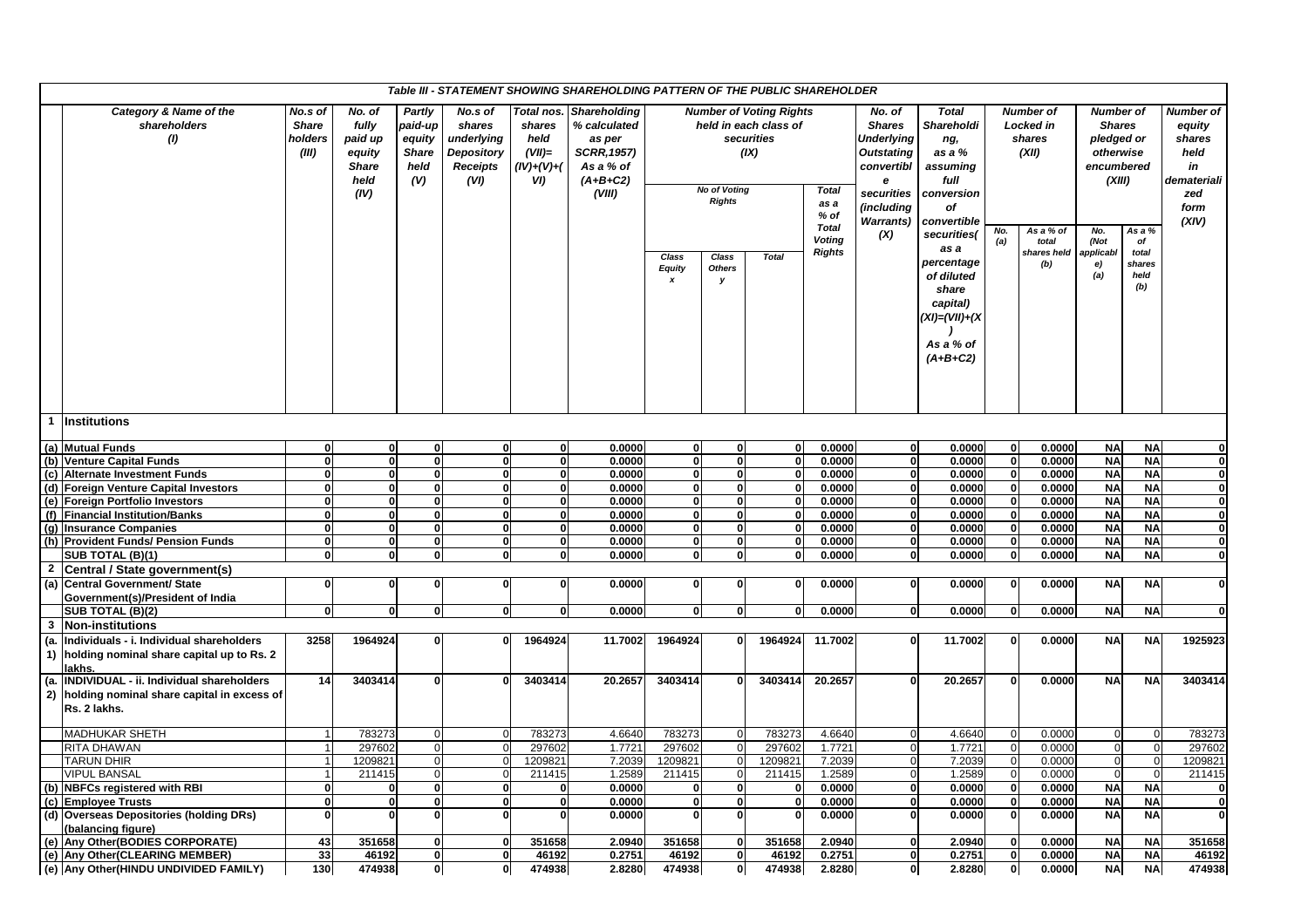| SUMIT P DESAI (HUF)                                                                                                                                                                                            |      | 170000  |  | 170000  | 1.0123  | 170000  | 170000  | .0123   | 1.0123  | 0.0000 |           |           | 170000  |
|----------------------------------------------------------------------------------------------------------------------------------------------------------------------------------------------------------------|------|---------|--|---------|---------|---------|---------|---------|---------|--------|-----------|-----------|---------|
| (e) Any Other(NON RESIDENT INDIANS (NON  <br><b>IREPAT)</b>                                                                                                                                                    | 20   | 32797   |  | 32797   | 0.1953  | 32797   | 32797   | 0.1953  | 0.1953  | 0.0000 | <b>NA</b> | <b>NA</b> | 32797   |
| (e) Any Other (NON RESIDENT INDIANS<br>(REPAT))                                                                                                                                                                | 481  | 51944   |  | 51944   | 0.3093  | 51944   | 51944   | 0.3093  | 0.3093  | 0.0000 | <b>NA</b> | <b>NA</b> | 51944   |
| <b>SUB TOTAL (B)(3)</b>                                                                                                                                                                                        | 3546 | 6325867 |  | 6325867 | 37.6674 | 6325867 | 6325867 | 37.6674 | 37.6674 | 0.0000 | <b>NA</b> | <b>NA</b> | 6286866 |
| Total Public Shareholding (B) =<br>$(B)(1)+(B)(2)+(B)(3)$                                                                                                                                                      | 3546 | 6325867 |  | 6325867 | 37.6674 | 6325867 | 6325867 | 37.6674 | 37.6674 | 0.0000 | 0.        | <b>NA</b> | 6286866 |
| Details of the shareholders acting as persons in Concert including their Shareholding (No. and %): 0                                                                                                           |      |         |  |         |         |         |         |         |         |        |           |           |         |
| Details of Shares which remain unclaimed may be given hear along with details such as number of shareholders, outstanding shares held in demat/unclaimed suspense account, voting rights which are frozen etc. |      |         |  |         |         |         |         |         |         |        |           |           |         |

**Note:**

**(1) PAN would not be displayed on website of Stock Exchange(s).**

**(2) The above format needs to be disclosed along with the name of following persons:**

**Institutions/Non Institutions holding more than 1% of total number of shares.**

| ------- |  |  |  |  |  |  |  |  |  |
|---------|--|--|--|--|--|--|--|--|--|
|         |  |  |  |  |  |  |  |  |  |
|         |  |  |  |  |  |  |  |  |  |
|         |  |  |  |  |  |  |  |  |  |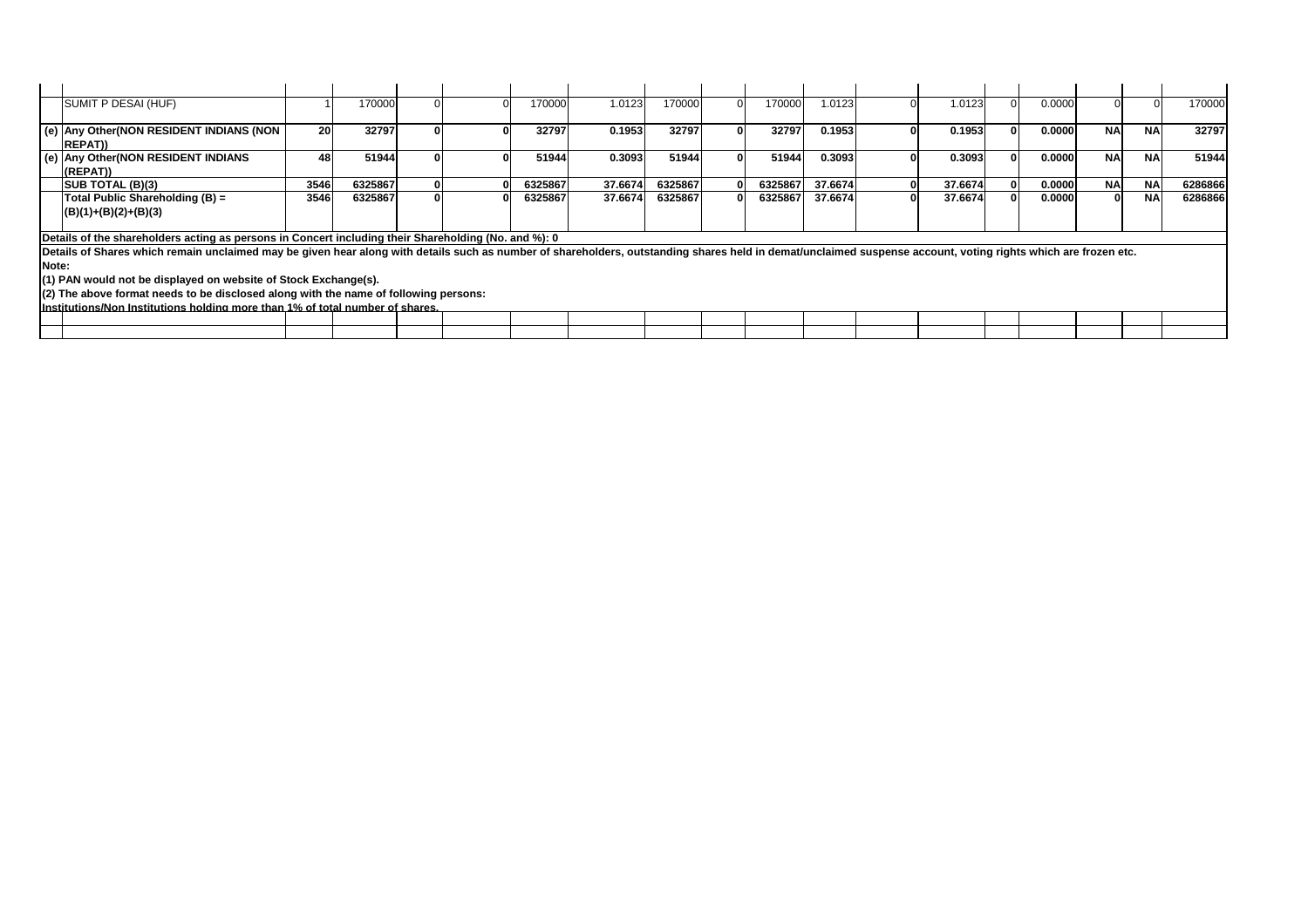|             | Table IV - STATEMENT SHOWING SHAREHOLDING PATTERN OF THE NON PROMOTER - NON PUBLIC SHAREHOLDER<br><b>Sharehold</b><br>Category & Name of the<br><b>Number</b><br><b>PAN</b><br>No. of<br>No. of<br>Partly<br><b>Number of Votting Rights</b><br>No. of<br><b>Total</b><br><b>Number of</b><br><b>Number of</b><br>No.s of<br><b>Total</b> |      |                                  |                                                            |                                                  |                                                               |                                              |                                                                                                     |                             |                                                                                                                                                                       |  |                                                                                                                                                |                                                                                                                                                                                          |            |                                                                                    |                                       |                                                                                                                                     |                                                                             |  |
|-------------|-------------------------------------------------------------------------------------------------------------------------------------------------------------------------------------------------------------------------------------------------------------------------------------------------------------------------------------------|------|----------------------------------|------------------------------------------------------------|--------------------------------------------------|---------------------------------------------------------------|----------------------------------------------|-----------------------------------------------------------------------------------------------------|-----------------------------|-----------------------------------------------------------------------------------------------------------------------------------------------------------------------|--|------------------------------------------------------------------------------------------------------------------------------------------------|------------------------------------------------------------------------------------------------------------------------------------------------------------------------------------------|------------|------------------------------------------------------------------------------------|---------------------------------------|-------------------------------------------------------------------------------------------------------------------------------------|-----------------------------------------------------------------------------|--|
|             | shareholders<br>(1)                                                                                                                                                                                                                                                                                                                       | (II) | <b>Share</b><br>holders<br>(III) | fully<br>paid up<br>equity<br><b>Share</b><br>held<br>(IV) | paid-up<br>equity<br><b>Share</b><br>held<br>(V) | shares<br>underlying<br><b>Depository</b><br>Receipts<br>(VI) | no.<br>shares<br>held<br>$(VII)=$<br>$+(VI)$ | ing<br>%<br>calculated<br>as per<br>$(IV)+(V)$ SCRR, 195<br>7)<br>As a % of<br>$(A+B+C2)$<br>(VIII) | Class<br><b>Equity</b><br>x | held in each class of<br>securities<br>(IX)<br><b>No of Voting</b><br>Total<br><b>Rights</b><br>as a<br>$%$ of<br>$(A+B+C)$<br>Class<br><b>Total</b><br><b>Others</b> |  | <b>Shares</b><br><b>Underlyi</b><br>ng<br><b>Outstati</b><br>ng<br>converti<br>ble<br>securitie<br>s<br>(includin<br>g<br>Warrant<br>S)<br>(X) | Shareholding,<br>as a %<br>assuming<br>full<br>conversion<br>of convertible<br>securities(as<br>a%<br>of diluted<br>share<br>capital)<br>$(XI) = (VII) + (X)$<br>As a % of<br>$(A+B+C2)$ | No.<br>(a) | <b>Locked in</b><br>shares<br>(XII)<br>As a % of<br>total<br>shares<br>held<br>(b) | No.<br>(Not<br>applica<br>ble)<br>(a) | <b>Shares</b><br>pledged or<br>otherwise<br>encumbered<br>(XIII)<br>As a % of<br>total<br>shares held<br>(Not<br>applicable)<br>(b) | of<br>equity<br>shares<br>held<br>in<br>demater<br>ialized<br>form<br>(XIV) |  |
|             | 1 Custodian/DR Holder                                                                                                                                                                                                                                                                                                                     |      |                                  |                                                            |                                                  |                                                               |                                              |                                                                                                     |                             |                                                                                                                                                                       |  |                                                                                                                                                |                                                                                                                                                                                          |            |                                                                                    |                                       |                                                                                                                                     |                                                                             |  |
|             |                                                                                                                                                                                                                                                                                                                                           |      |                                  | 0                                                          |                                                  |                                                               | $\overline{0}$                               | 0.0000                                                                                              | $\overline{0}$              | $\overline{0}$                                                                                                                                                        |  | 0.0000                                                                                                                                         |                                                                                                                                                                                          | 0.0000     |                                                                                    | 0.0000                                | <b>NA</b>                                                                                                                           | <b>NA</b>                                                                   |  |
|             | 0.0000<br><b>NA</b><br>0.0000<br>$\Omega$<br>0.0000<br>0.0000<br><b>NA</b><br>$\overline{0}$<br><b>Total Non Promoter-</b><br>U<br>Non Public Shareholding<br>$(C)=(C)(1)+(C)(2)$                                                                                                                                                         |      |                                  |                                                            |                                                  |                                                               |                                              |                                                                                                     |                             |                                                                                                                                                                       |  |                                                                                                                                                |                                                                                                                                                                                          |            |                                                                                    |                                       |                                                                                                                                     |                                                                             |  |
| <b>Note</b> | (1) PAN would not be displayed on website of Stock Exchange(s).<br>(2) The above format needs to disclose bame of all holders holding more than 1% of total number of shares.<br>(3) W.r.t. the information pertaining to Depository Receipts, the same may be disclosed in the respective columns to the extent information available.   |      |                                  |                                                            |                                                  |                                                               |                                              |                                                                                                     |                             |                                                                                                                                                                       |  |                                                                                                                                                |                                                                                                                                                                                          |            |                                                                                    |                                       |                                                                                                                                     |                                                                             |  |